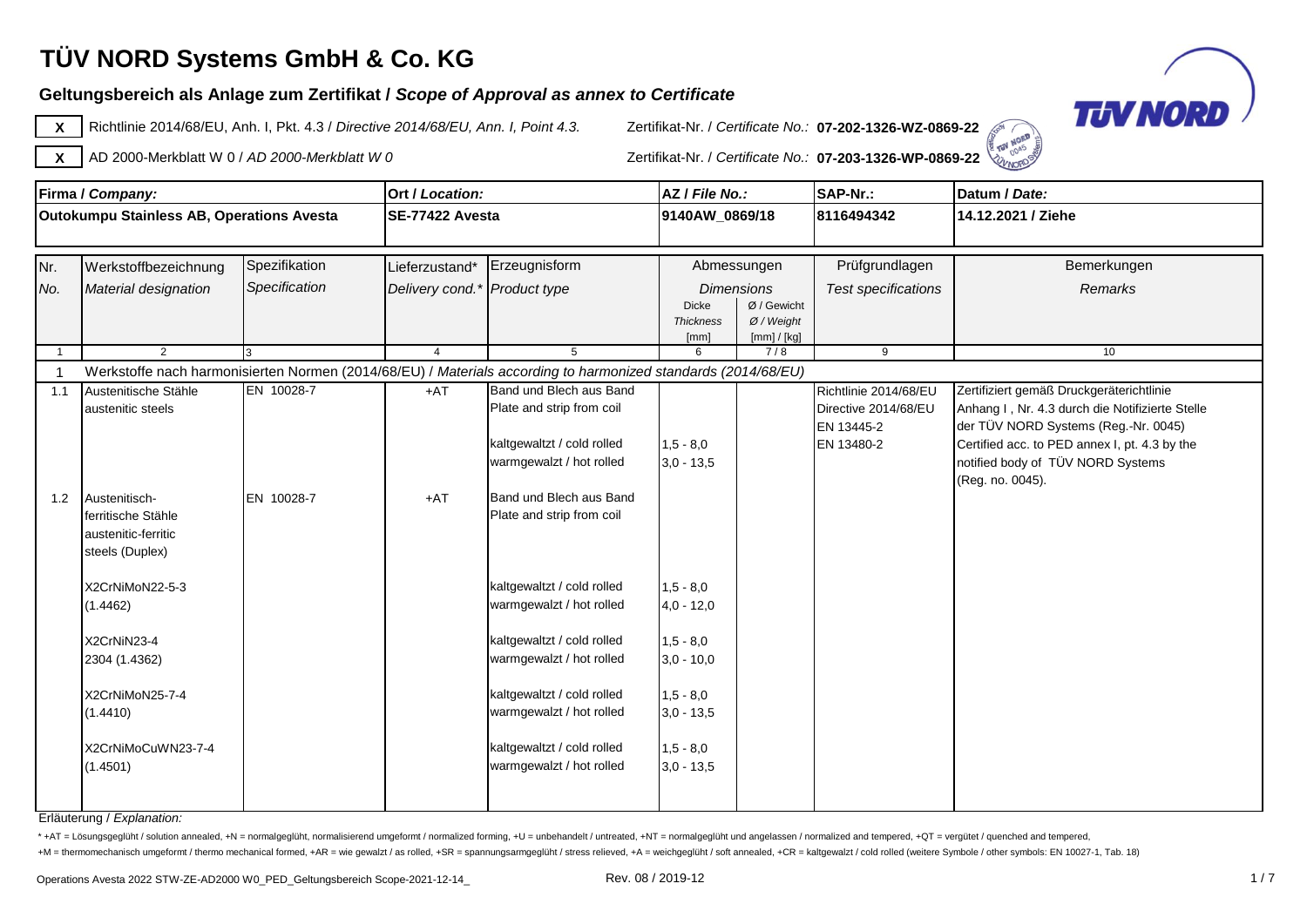### **Geltungsbereich als Anlage zum Zertifikat /** *Scope of Approval as annex to Certificate*



**X** Richtlinie 2014/68/EU, Anh. I, Pkt. 4.3 / *Directive 2014/68/EU, Ann. I, Point 4.3.* Zertifikat-Nr. / *Certificate No.:* **07-202-1326-WZ-0869-22**



**FON NORD SEA X** AD 2000-Merkblatt W 0 / *AD 2000-Merkblatt W 0* Zertifikat-Nr. / *Certificate No.:* **07-203-1326-WP-0869-22**

|                                           | Firma / Company:      |               | Ort / Location:              |                                                                                                               | AZ / File No.:                   |                             | SAP-Nr.:                   | Datum / Date:                                                                         |
|-------------------------------------------|-----------------------|---------------|------------------------------|---------------------------------------------------------------------------------------------------------------|----------------------------------|-----------------------------|----------------------------|---------------------------------------------------------------------------------------|
| Outokumpu Stainless AB, Operations Avesta |                       |               | SE-77422 Avesta              |                                                                                                               | 9140AW_0869/18                   |                             | 8116494342                 | 14.12.2021 / Ziehe                                                                    |
|                                           |                       |               |                              |                                                                                                               |                                  |                             |                            |                                                                                       |
| Nr.                                       | Werkstoffbezeichnung  | Spezifikation | Lieferzustand*               | Erzeugnisform                                                                                                 |                                  | Abmessungen                 | Prüfgrundlagen             | Bemerkungen                                                                           |
| No.                                       | Material designation  | Specification | Delivery cond.* Product type |                                                                                                               |                                  | <b>Dimensions</b>           | <b>Test specifications</b> | <b>Remarks</b>                                                                        |
|                                           |                       |               |                              |                                                                                                               | <b>Dicke</b><br><b>Thickness</b> | Ø / Gewicht<br>$Ø$ / Weight |                            |                                                                                       |
|                                           |                       |               |                              |                                                                                                               | [mm]                             | [mm] / [kg]                 |                            |                                                                                       |
|                                           | $\overline{2}$        | l3.           | $\overline{4}$               | 5                                                                                                             | 6                                | 7/8                         | 9                          | 10                                                                                    |
|                                           |                       |               |                              | Werkstoffe nach harmonisierten Normen (2014/68/EU) / Materials according to harmonized standards (2014/68/EU) |                                  |                             |                            |                                                                                       |
| 1.2                                       | X2CrMnNiN21-5-1       | EN 10028-7    | $+AT$                        | kaltgewaltzt / cold rolled                                                                                    | $1,5 - 6,4*$                     |                             | Richtlinie 2014/68/EU      | Zertifiziert gemäß Druckgeräterichtlinie                                              |
|                                           | LDX 2101 (1.4162)     |               |                              | warmgewalzt / hot rolled                                                                                      | $3,0 - 12,0$                     |                             | Directive 2014/68/EU       | Anhang I, Nr. 4.3 durch die Notifizierte Stelle                                       |
|                                           | X2CrNiMnMoCuN24-4-3-2 |               |                              | kaltgewaltzt / cold rolled                                                                                    | $1,5 - 6,4$                      |                             | EN 13445-2<br>EN 13480-2   | der TÜV NORD Systems (Reg.-Nr. 0045)<br>Certified acc. to PED annex I, pt. 4.3 by the |
|                                           | LDX 2404 (1.4662)     |               |                              | warmgewalzt / hot rolled                                                                                      | $3,0 - 12,0$                     |                             |                            | notified body of TÜV NORD Systems                                                     |
|                                           |                       |               |                              |                                                                                                               |                                  |                             |                            | (Reg. no. 0045).                                                                      |
|                                           |                       |               |                              |                                                                                                               |                                  |                             |                            |                                                                                       |
|                                           |                       |               |                              |                                                                                                               |                                  |                             |                            | Fertigung bis 7,0 mm möglich,                                                         |
|                                           |                       |               |                              |                                                                                                               |                                  |                             |                            | Bei Anwendung im Bereich 2014/68/EU oder                                              |
|                                           |                       |               |                              |                                                                                                               |                                  |                             |                            | AD 2000 ist ein Einzelgutachten erforderlich.                                         |
|                                           |                       |               |                              |                                                                                                               |                                  |                             |                            | Manufacture up to 7,0 mm possible<br>For Application in the area of 2014/68/EU or     |
|                                           |                       |               |                              |                                                                                                               |                                  |                             |                            | AD 2000 a particular material appraisal is                                            |
|                                           |                       |               |                              |                                                                                                               |                                  |                             |                            | required.                                                                             |
|                                           |                       |               |                              |                                                                                                               |                                  |                             |                            |                                                                                       |
|                                           |                       |               |                              |                                                                                                               |                                  |                             |                            |                                                                                       |
|                                           |                       |               |                              |                                                                                                               |                                  |                             |                            |                                                                                       |
|                                           |                       |               |                              |                                                                                                               |                                  |                             |                            |                                                                                       |
|                                           |                       |               |                              |                                                                                                               |                                  |                             |                            |                                                                                       |
|                                           |                       |               |                              |                                                                                                               |                                  |                             |                            |                                                                                       |
|                                           |                       |               |                              |                                                                                                               |                                  |                             |                            |                                                                                       |
|                                           |                       |               |                              |                                                                                                               |                                  |                             |                            |                                                                                       |
|                                           |                       |               |                              |                                                                                                               |                                  |                             |                            |                                                                                       |

Erläuterung / *Explanation:*

\* +AT = Lösungsgeglüht / solution annealed, +N = normalgeglüht, normalisierend umgeformt / normalized forming, +U = unbehandelt / untreated, +NT = normalgeglüht und angelassen / normalized and tempered, +QT = vergütet / qu

+M = thermomechanisch umgeformt / thermo mechanical formed, +AR = wie gewalzt / as rolled, +SR = spannungsarmgeglüht / stress relieved, +A = weichgeglüht / soft annealed, +CR = kaltgewalzt / cold rolled (weitere Symbole /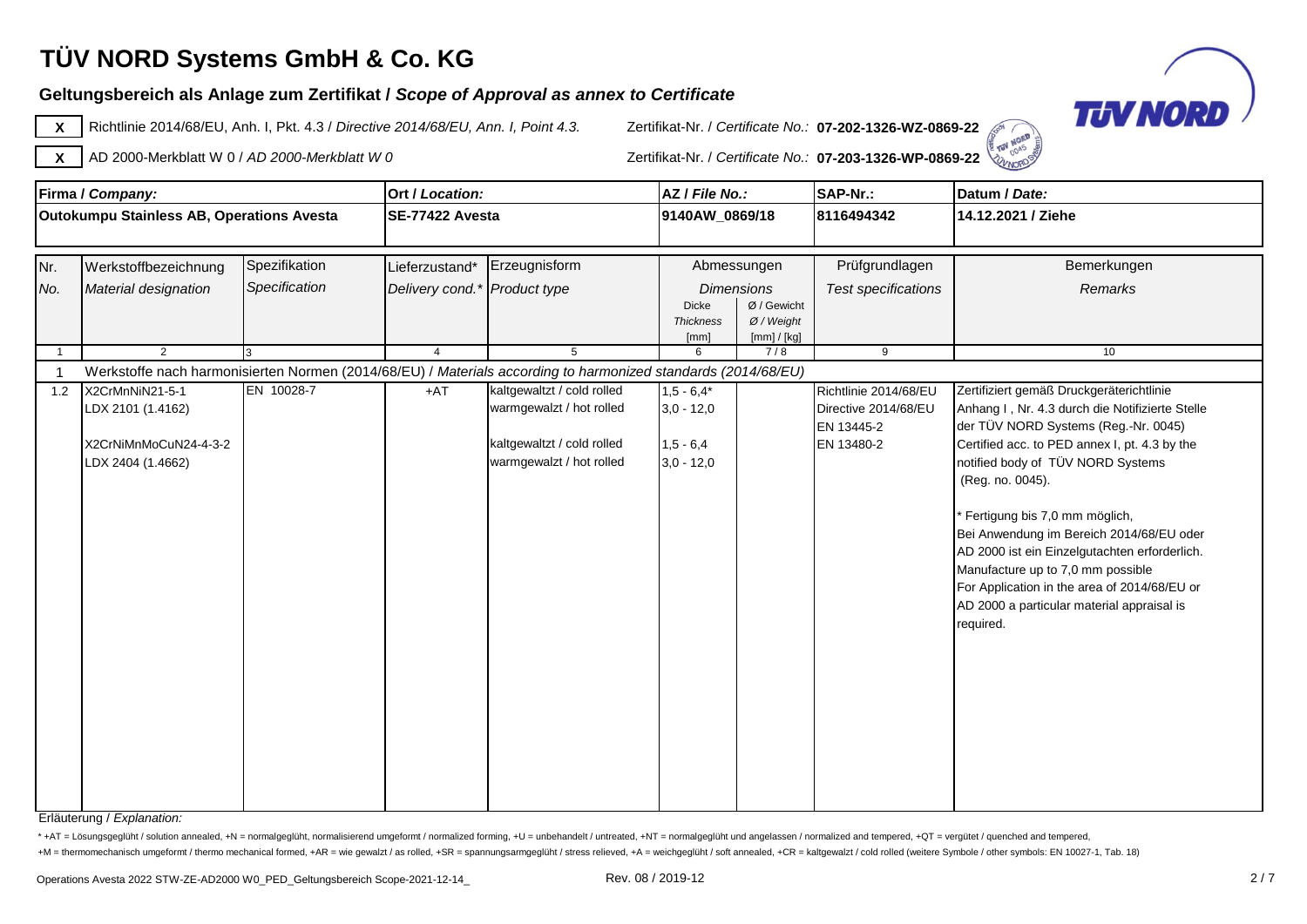#### **Geltungsbereich als Anlage zum Zertifikat /** *Scope of Approval as annex to Certificate*



**X** Richtlinie 2014/68/EU, Anh. I, Pkt. 4.3 / *Directive 2014/68/EU, Ann. I, Point 4.3.* Zertifikat-Nr. / *Certificate No.:* **07-202-1326-WZ-0869-22**



NORD SE **X** AD 2000-Merkblatt W 0 / *AD 2000-Merkblatt W 0* Zertifikat-Nr. / *Certificate No.:* **07-203-1326-WP-0869-22**

| Firma / Company:                                 |                                                                                                                                                                                                                                                                                                                       |                                                        | Ort / Location:                                                           |                                                                                                                                      | AZ / File No.:                                                        |                                                                                                   | SAP-Nr.:                                                                  | Datum / Date:                                                                                                                                                                                                                                                                                                                            |
|--------------------------------------------------|-----------------------------------------------------------------------------------------------------------------------------------------------------------------------------------------------------------------------------------------------------------------------------------------------------------------------|--------------------------------------------------------|---------------------------------------------------------------------------|--------------------------------------------------------------------------------------------------------------------------------------|-----------------------------------------------------------------------|---------------------------------------------------------------------------------------------------|---------------------------------------------------------------------------|------------------------------------------------------------------------------------------------------------------------------------------------------------------------------------------------------------------------------------------------------------------------------------------------------------------------------------------|
| <b>Outokumpu Stainless AB, Operations Avesta</b> |                                                                                                                                                                                                                                                                                                                       |                                                        | SE-77422 Avesta                                                           |                                                                                                                                      | 9140AW_0869/18                                                        |                                                                                                   | 8116494342                                                                | 14.12.2021 / Ziehe                                                                                                                                                                                                                                                                                                                       |
| Nr.<br>No.<br>$\overline{2}$<br>2.1              | Werkstoffbezeichnung<br>Material designation<br>$\overline{2}$<br>Werkstoffe nach AD 2000 / Materials according to AD 2000<br>Austenitische Stähle<br>austenitic steels<br>ausgenommen Werkstoffe<br>nach AD2000-Merkblatt W2<br>Tafel 2b, 2c<br>Fussnote 3 und 4)<br>except materials acc. to<br>AD2000-Merkblatt W2 | Spezifikation<br>Specification<br>EN 10028-7<br>1), 2) | Lieferzustand*<br>Delivery cond.* Product type<br>$\overline{4}$<br>$+AT$ | Erzeugnisform<br>5<br>Band und Blech aus Band<br>Plate and strip from coil<br>kaltgewaltzt / cold rolled<br>warmgewalzt / hot rolled | Dicke<br><b>Thickness</b><br>[mm]<br>6<br>$1,5 - 8,0$<br>$3,0 - 13,5$ | Abmessungen<br><b>Dimensions</b><br>Ø / Gewicht<br>$Ø$ / Weight<br>[mm] / [kg]<br>7/8<br>3)<br>3) | Prüfgrundlagen<br>Test specifications<br>9<br>AD2000-Merkblatt<br>W2, W10 | Bemerkungen<br>Remarks<br>10<br>Gleichmäßigkeit über Bandlänge<br>uniformity of the complete coil<br>1) Begutachtet: TÜV-Az.: 0121W322023<br>appraised, TÜV file-no.: 0121W322023<br>2) Begutachtet, TÜV-Az.: 0121WL03240<br>appraised, TÜV file-no.: 0121WL03240<br>3) Abnahmeprüfzeugnis 3.1, siehe<br>Bericht, TÜV-Az.: 0121W148970 / |
|                                                  | table 2b, 2c<br>foot note 3 and 4)                                                                                                                                                                                                                                                                                    |                                                        |                                                                           |                                                                                                                                      |                                                                       |                                                                                                   |                                                                           | inspection certificate 3.1, see<br>report, TÜV-file-no.: 0121W148970                                                                                                                                                                                                                                                                     |

Erläuterung / *Explanation:*

\* +AT = Lösungsgeglüht / solution annealed, +N = normalgeglüht, normalisierend umgeformt / normalized forming, +U = unbehandelt / untreated, +NT = normalgeglüht und angelassen / normalized and tempered, +QT = vergütet / qu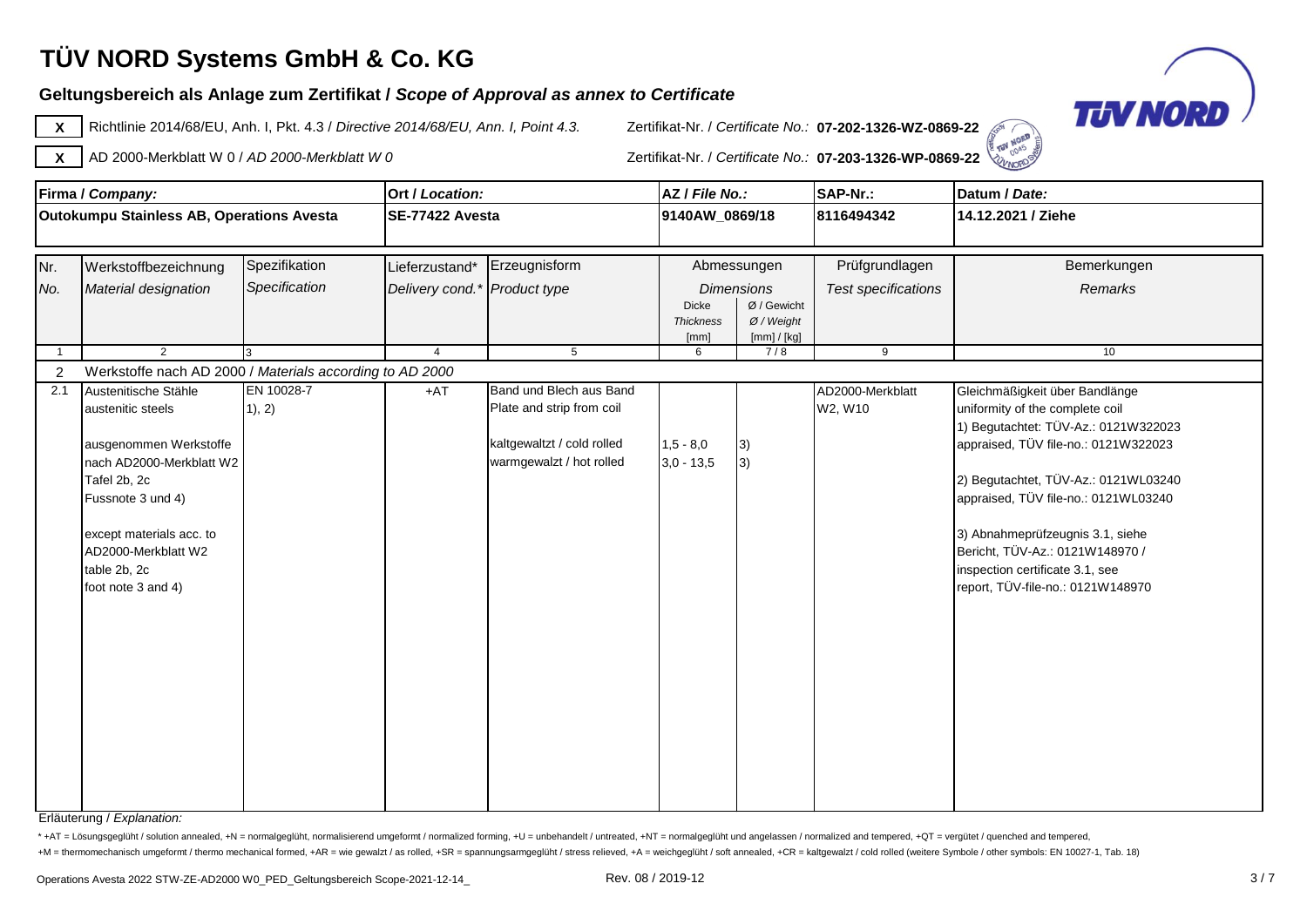### **Geltungsbereich als Anlage zum Zertifikat /** *Scope of Approval as annex to Certificate*



**X** Richtlinie 2014/68/EU, Anh. I, Pkt. 4.3 / *Directive 2014/68/EU, Ann. I, Point 4.3.* Zertifikat-Nr. / *Certificate No.:* **07-202-1326-WZ-0869-22**



NORD **X** AD 2000-Merkblatt W 0 / *AD 2000-Merkblatt W 0* Zertifikat-Nr. / *Certificate No.:* **07-203-1326-WP-0869-22**

|                                                  | Firma / Company:                                         |                             | Ort / Location:                 |                                                                                                                | AZ / File No.:                           |                                                                 | <b>SAP-Nr.:</b>                                            | Datum / Date:                                                                                                                                                                                                                                                                                                                                                                                                                                                                                                                                |
|--------------------------------------------------|----------------------------------------------------------|-----------------------------|---------------------------------|----------------------------------------------------------------------------------------------------------------|------------------------------------------|-----------------------------------------------------------------|------------------------------------------------------------|----------------------------------------------------------------------------------------------------------------------------------------------------------------------------------------------------------------------------------------------------------------------------------------------------------------------------------------------------------------------------------------------------------------------------------------------------------------------------------------------------------------------------------------------|
| <b>Outokumpu Stainless AB, Operations Avesta</b> |                                                          |                             | SE-77422 Avesta                 |                                                                                                                | 9140AW_0869/18                           |                                                                 | 8116494342                                                 | 14.12.2021 / Ziehe                                                                                                                                                                                                                                                                                                                                                                                                                                                                                                                           |
| Nr.                                              | Spezifikation<br>Werkstoffbezeichnung                    |                             | Erzeugnisform<br>Lieferzustand* |                                                                                                                | Abmessungen                              |                                                                 | Prüfgrundlagen                                             | Bemerkungen                                                                                                                                                                                                                                                                                                                                                                                                                                                                                                                                  |
| No.                                              | Material designation                                     | Specification               | Delivery cond.* Product type    |                                                                                                                | <b>Dicke</b><br><b>Thickness</b><br>[mm] | <b>Dimensions</b><br>Ø / Gewicht<br>$Ø$ / Weight<br>[mm] / [kg] | <b>Test specifications</b>                                 | Remarks                                                                                                                                                                                                                                                                                                                                                                                                                                                                                                                                      |
|                                                  | 2                                                        |                             | $\overline{4}$                  | 5                                                                                                              | 6                                        | 7/8                                                             | 9                                                          | 10                                                                                                                                                                                                                                                                                                                                                                                                                                                                                                                                           |
| 2                                                | Werkstoffe nach AD 2000 / Materials according to AD 2000 |                             |                                 |                                                                                                                |                                          |                                                                 |                                                            |                                                                                                                                                                                                                                                                                                                                                                                                                                                                                                                                              |
| 2.2                                              | Austenitische Stähle<br>austenitic steels                | VdTÜV-Werkstoffblatt<br>411 | b14)                            | Blech aus Band<br>Plate from coil                                                                              | $1,5 - 10,0$                             | 7)                                                              | AD2000-Merkblatt<br>W2, W10<br>VdTÜV-Werkstoffblatt<br>411 | b1 4) lösungsgeglüht und abgeschreckt und<br>maximal 10 % kaltverfestigt,<br>TÜV-Eignungsfeststellung, Az.: SKW-68/18 /<br>Solution annealed and quenched and maximum<br>10 % cold formed, TÜV approval, file-no.: SKW-68/18                                                                                                                                                                                                                                                                                                                 |
| 2.3                                              | X2CrNiMoN22-5-3<br>(1.4462)                              | VdTüV-Werkstoffblatt<br>418 | $+AT$                           | Band und Blech aus Band<br>Plate and strip from coil<br>kaltgewaltzt / cold rolled<br>warmgewalzt / hot rolled | $1,5 - 6,35$<br>$4,0 - 12,0$             | (5), 6), 7)<br>5, 6, 7)                                         | AD2000-Merkblatt<br>W2, W10<br>VdTÜV-Werkstoffblatt<br>418 | TÜV Eignungsfeststellung / TÜV approval<br>Az. / file no.: 0121W334030, 0121W001010<br>5) Vormaterial für Rohr: Abnahmeprüfzeugnis 3.1<br>Zustimmungsschreiben, Az.: 3537WL04240-1 /<br>Pre material for tubes: inspection certificate 3.1,<br>letter of agreement file-no.: 3537WL04240-1<br>6) Entfall des Warmzugversuches, Zustim-<br>mungsschreiben, Az.: 1326W110850-1_rev01 /<br>Omission of the hot tensile test, letter of<br>agreement, file-no.: 1326W110850-1_rev01<br>7) Abnahmeprüfzeugnis 3.2 /<br>inspection certificate 3.2 |

Erläuterung / *Explanation:*

\* +AT = Lösungsgeglüht / solution annealed, +N = normalgeglüht, normalisierend umgeformt / normalized forming, +U = unbehandelt / untreated, +NT = normalgeglüht und angelassen / normalized and tempered, +QT = vergütet / gu +M = thermomechanisch umgeformt / thermo mechanical formed, +AR = wie gewalzt / as rolled, +SR = spannungsarmgeglüht / stress relieved, +A = weichgeglüht / soft annealed, +CR = kaltgewalzt / cold rolled (weitere Symbole /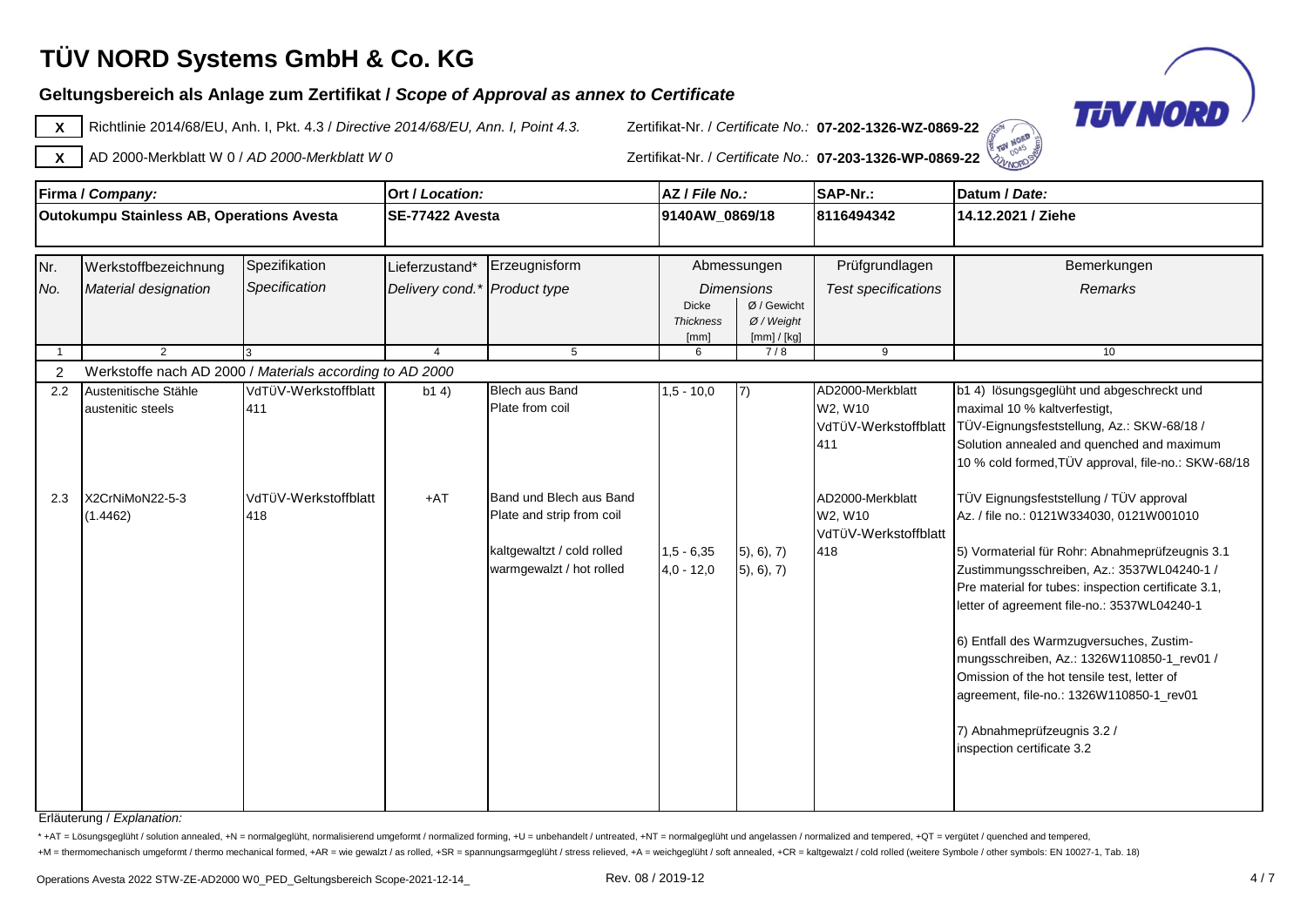### **Geltungsbereich als Anlage zum Zertifikat /** *Scope of Approval as annex to Certificate*



**X** Richtlinie 2014/68/EU, Anh. I, Pkt. 4.3 / *Directive 2014/68/EU, Ann. I, Point 4.3.* Zertifikat-Nr. / *Certificate No.:* **07-202-1326-WZ-0869-22**



**ELEVATORS X** AD 2000-Merkblatt W 0 / *AD 2000-Merkblatt W 0* Zertifikat-Nr. / *Certificate No.:* **07-203-1326-WP-0869-22**

|                | Firma / Company:                                         |                      | Ort / Location:              |                                                      | AZ / File No.:           |                             | SAP-Nr.:                        | Datum / Date:                                                          |
|----------------|----------------------------------------------------------|----------------------|------------------------------|------------------------------------------------------|--------------------------|-----------------------------|---------------------------------|------------------------------------------------------------------------|
|                | Outokumpu Stainless AB, Operations Avesta                |                      | <b>ISE-77422 Avesta</b>      |                                                      | 9140AW_0869/18           |                             | 8116494342                      | 14.12.2021 / Ziehe                                                     |
|                |                                                          |                      |                              |                                                      |                          |                             |                                 |                                                                        |
| Nr.            | Werkstoffbezeichnung                                     | Spezifikation        | Lieferzustand*               | Erzeugnisform                                        |                          | Abmessungen                 | Prüfgrundlagen                  | Bemerkungen                                                            |
| No.            | Material designation                                     | Specification        | Delivery cond.* Product type |                                                      |                          | <b>Dimensions</b>           | <b>Test specifications</b>      | Remarks                                                                |
|                |                                                          |                      |                              |                                                      | <b>Dicke</b>             | Ø / Gewicht                 |                                 |                                                                        |
|                |                                                          |                      |                              |                                                      | <b>Thickness</b><br>[mm] | $Ø$ / Weight<br>[mm] / [kg] |                                 |                                                                        |
| $\overline{1}$ | $\mathcal{P}$                                            |                      | $\overline{4}$               | $5^{\circ}$                                          | 6                        | 7/8                         | 9                               | 10                                                                     |
| $\overline{2}$ | Werkstoffe nach AD 2000 / Materials according to AD 2000 |                      |                              |                                                      |                          |                             |                                 |                                                                        |
| 2.4            | X2CrNiMoN17-13-5                                         | VdTÜV-Werkstoffblatt | $+AT$                        | Band und Blech aus Band                              |                          |                             | AD2000-Merkblatt                | TÜV Eignungsfeststellung / TÜV approval                                |
|                | (1.4439)                                                 | 405                  |                              | Plate and strip from coil                            |                          |                             | W2, W10                         | Az. / file-no.: 0121W331812                                            |
|                |                                                          |                      |                              |                                                      |                          |                             | VdTÜV-Werkstoffblatt            |                                                                        |
|                |                                                          |                      |                              | kaltgewaltzt / cold rolled                           | $1,5 - 6,35$             | 7)                          | 405                             |                                                                        |
| 2.5            | X1CrNiMoCuN20-18-7                                       | VdTÜV-Werkstoffblatt | $+AT$                        | Band und Blech aus Band                              |                          |                             | AD2000-Merkblatt                | TÜV Eignungsfeststellung / TÜV approval                                |
|                | 254 SMO (1.4547)                                         | 473                  |                              | Plate and strip from coil                            |                          |                             | W2, W10                         | Az. / file-no.: 0121W330630                                            |
|                |                                                          |                      |                              |                                                      |                          |                             | VdTÜV-Werkstoffblatt            |                                                                        |
|                |                                                          |                      |                              | kaltgewaltzt / cold rolled                           | $1,5 - 6,35$             | 7)                          | 473                             |                                                                        |
|                |                                                          |                      |                              |                                                      |                          |                             |                                 |                                                                        |
| 2.6            | X5CrNiN19-9                                              | VdTüV-Werkstoffblatt | $+AT$                        | Band und Blech aus Band<br>Plate and strip from coil |                          |                             | AD2000-Merkblatt                | TÜV Eignungsfeststellung / TÜV approval<br>Az. / file-no.: 0121W343896 |
|                | (1.4315)                                                 | 379                  |                              |                                                      |                          |                             | W2, W10<br>VdTÜV-Werkstoffblatt |                                                                        |
|                |                                                          |                      |                              | kaltgewaltzt / cold rolled                           | $1,5 - 7,0$              | 7)                          | 379                             |                                                                        |
|                |                                                          |                      |                              |                                                      |                          |                             |                                 |                                                                        |
| 2.7            | X1NiCrMoCu25-20-5                                        | VdTÜV-Werkstoffblatt | $+AT$                        | Band und Blech aus Band                              |                          |                             | AD2000-Merkblatt                | TÜV Eignungsfeststellung / TÜV approval                                |
|                | (1.4539)                                                 | 421                  |                              | Plate and strip from coil                            |                          |                             | W2, W10                         | Az. / file-no.: 0121WP01951, 0121W149070                               |
|                |                                                          |                      |                              |                                                      |                          |                             | VdTÜV-Werkstoffblatt            | 8) Entfall des Warmzugversuches, Zustim-                               |
|                |                                                          |                      |                              | kaltgewaltzt / cold rolled                           | $1,5 - 6,35$             | (8), 9)                     | 421                             | mungsschreiben, Az.: 1326W110850-2_rev01 /                             |
|                |                                                          |                      |                              | warmgewalzt / hot rolled                             | $4,0 - 10.5$             | (8), 9)                     |                                 | Omission of the hot tensile test, letter of                            |
|                |                                                          |                      |                              |                                                      |                          |                             |                                 | agreement, file-no.: 1326W110850-2 rev01                               |
|                |                                                          |                      |                              |                                                      |                          |                             |                                 | 9) Abnahmeprüfzeugnis 3.1 /                                            |
|                |                                                          |                      |                              |                                                      |                          |                             |                                 | inspection certificate 3.1                                             |
|                |                                                          |                      |                              |                                                      |                          |                             |                                 |                                                                        |

Erläuterung / *Explanation:*

\* +AT = Lösungsgeglüht / solution annealed, +N = normalgeglüht, normalisierend umgeformt / normalized forming, +U = unbehandelt / untreated, +NT = normalgeglüht und angelassen / normalized and tempered, +QT = vergütet / gu +M = thermomechanisch umgeformt / thermo mechanical formed, +AR = wie gewalzt / as rolled, +SR = spannungsarmgeglüht / stress relieved, +A = weichgeglüht / soft annealed, +CR = kaltgewalzt / cold rolled (weitere Symbole /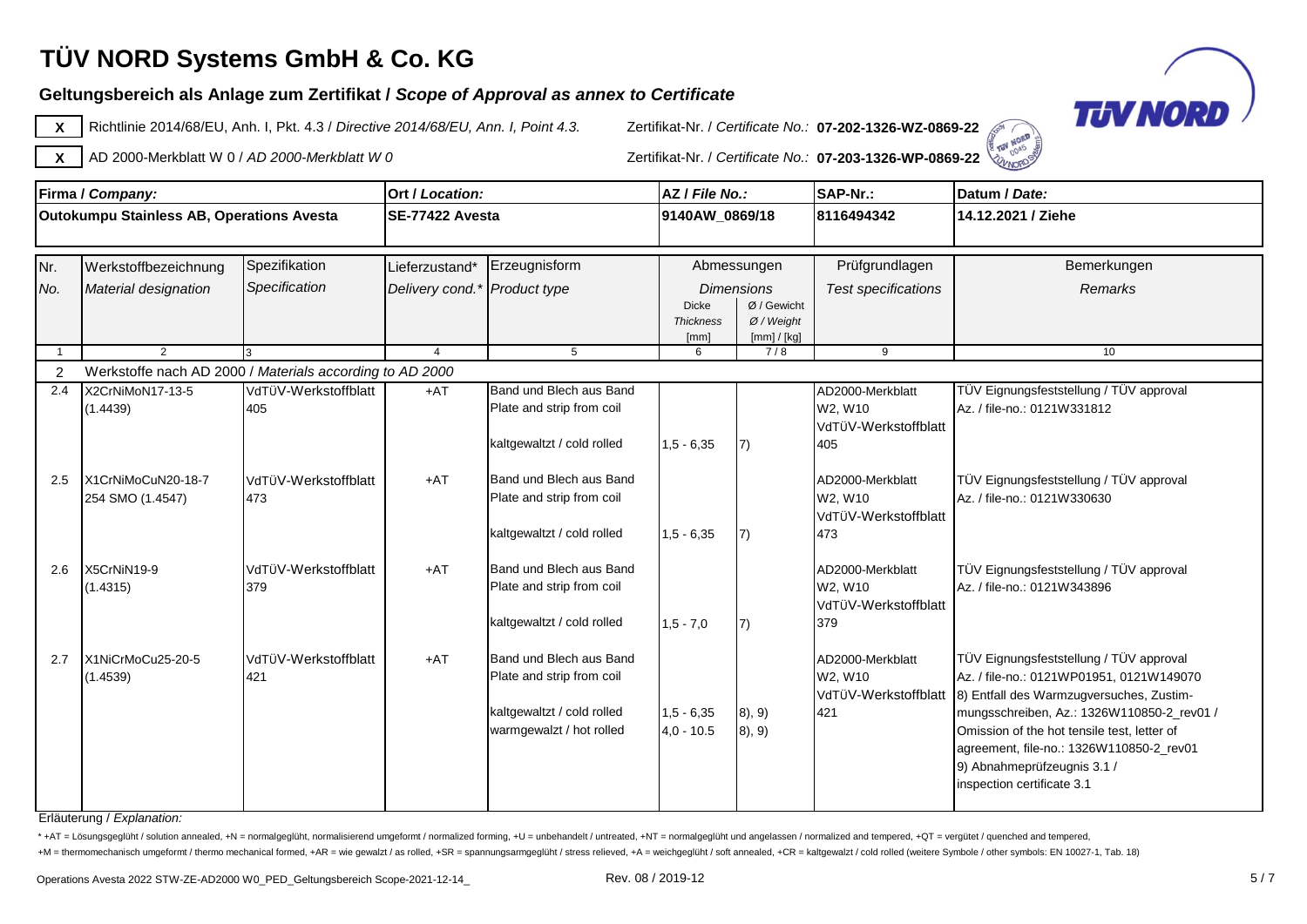### **Geltungsbereich als Anlage zum Zertifikat /** *Scope of Approval as annex to Certificate*



**X** Richtlinie 2014/68/EU, Anh. I, Pkt. 4.3 / *Directive 2014/68/EU, Ann. I, Point 4.3.* Zertifikat-Nr. / *Certificate No.:* **07-202-1326-WZ-0869-22**



**X** AD 2000-Merkblatt W 0 / *AD 2000-Merkblatt W 0* Zertifikat-Nr. / *Certificate No.:* **07-203-1326-WP-0869-22**

|                | Firma / Company:                                         |                       | Ort / Location:              |                            | AZ / File No.:           |                             | SAP-Nr.:                   | Datum / Date:                               |
|----------------|----------------------------------------------------------|-----------------------|------------------------------|----------------------------|--------------------------|-----------------------------|----------------------------|---------------------------------------------|
|                | Outokumpu Stainless AB, Operations Avesta                |                       | SE-77422 Avesta              |                            | 9140AW_0869/18           |                             | 8116494342                 | 14.12.2021 / Ziehe                          |
|                |                                                          |                       |                              |                            |                          |                             |                            |                                             |
| Nr.            | Werkstoffbezeichnung                                     | Spezifikation         | Lieferzustand*               | Erzeugnisform              |                          | Abmessungen                 | Prüfgrundlagen             | Bemerkungen                                 |
| No.            | Material designation                                     | Specification         | Delivery cond.* Product type |                            |                          | <b>Dimensions</b>           | <b>Test specifications</b> | Remarks                                     |
|                |                                                          |                       |                              |                            | <b>Dicke</b>             | Ø / Gewicht                 |                            |                                             |
|                |                                                          |                       |                              |                            | <b>Thickness</b><br>[mm] | $Ø$ / Weight<br>[mm] / [kg] |                            |                                             |
| $\overline{1}$ | $\mathcal{P}$                                            |                       | $\overline{4}$               | 5                          | 6                        | 7/8                         | 9                          | 10                                          |
| 2              | Werkstoffe nach AD 2000 / Materials according to AD 2000 |                       |                              |                            |                          |                             |                            |                                             |
| 2.8            | X2CrNiN23-4                                              | VdTÜV-Werkstoffblatt  | $+AT$                        | Band und Blech aus Band    |                          |                             | AD2000-Merkblatt           | TÜV Eignungsfeststellung / TÜV approval     |
|                | 2304 (1.4362)                                            | 496                   |                              | Plate and strip from coil  |                          |                             | W2. W10                    | Az. / file-no.: 0121W001200                 |
|                |                                                          |                       |                              |                            |                          |                             | VdTÜV-Werkstoffblatt       |                                             |
|                |                                                          |                       |                              | kaltgewaltzt / cold rolled | $1,5 - 6,5$              | 7)                          | 496                        | 7) Abnahmeprüfzeugnis 3.2 /                 |
|                |                                                          |                       |                              | warmgewalzt / hot rolled   | $4,0 - 10,0$             | 7)                          |                            | inspection certificate 3.2                  |
| 2.9            | X2CrNiMoN25-7-4                                          | <b>DIN EN 10028-7</b> | $+AT$                        | Band und Blech aus Band    |                          |                             | AD2000-Merkblatt           | 10) Entfall des Warmzugversuches, Zustim-   |
|                | (1.4410)                                                 |                       |                              | Plate and strip from coil  |                          |                             | W2, W10                    | mungsschreiben, Az.: 1326W110850-3_rev01 /  |
|                |                                                          |                       |                              |                            |                          |                             |                            | Omission of the hot tensile test, letter of |
|                |                                                          |                       |                              | kaltgewaltzt / cold rolled | $1,5 - 6,35$             | 7)                          |                            | agreement, file-no.: 1326W110850-3_rev01    |
|                |                                                          |                       |                              | warmgewalzt / hot rolled   | $4.0 - 10.0$             | 7)                          |                            |                                             |
|                |                                                          |                       |                              |                            |                          |                             |                            |                                             |
| 2.10           | X2CrMnNiN21-5-1                                          | VdTÜV-Werkstoffblatt  | $+AT$                        | Band und Blech aus Band    |                          |                             | VdTÜV-Werkstoff-           | TÜV Eignungsfeststellung / TÜV approval     |
|                | LDX 2101 (1.4162)                                        | 556                   |                              | Plate and strip from coil  |                          |                             | blatt 556                  | Az.: 3537W113940                            |
|                |                                                          |                       |                              | kaltgewaltzt / cold rolled | $1,5 - 6,4$              | 7), 10)                     |                            |                                             |
|                |                                                          |                       |                              | warmgewalzt / hot rolled   | $3,0 - 12,0$             | 7), 10)                     |                            |                                             |
|                |                                                          |                       |                              |                            |                          |                             |                            |                                             |
| 2.11           | NiCr21Mo                                                 | VdTÜV-Werkstoffblatt  | $+AT$                        | Band und Blech aus Band    |                          |                             | AD2000-Merkblatt           | TÜV Eignungsfeststellung / TÜV approval     |
|                | Alloy 825 (2.4858)                                       | 432/1                 |                              | Plate and strip from coil  |                          |                             | W2, W10                    | Az. / file-no.: 1326W021919                 |
|                |                                                          |                       |                              |                            |                          |                             | VdTÜV-Werkstoffblatt       |                                             |
|                |                                                          |                       |                              | kaltgewaltzt / cold rolled | $1,5 - 6,5$              | 7)                          | 432/1                      |                                             |
|                |                                                          |                       |                              | warmgewalzt / hot rolled   | $4,0 - 10,0$             | 7)                          |                            |                                             |
|                |                                                          |                       |                              |                            |                          |                             |                            |                                             |

Erläuterung / *Explanation:*

\* +AT = Lösungsgeglüht / solution annealed, +N = normalgeglüht, normalisierend umgeformt / normalized forming, +U = unbehandelt / untreated, +NT = normalgeglüht und angelassen / normalized and tempered, +QT = vergütet / qu +M = thermomechanisch umgeformt / thermo mechanical formed, +AR = wie gewalzt / as rolled, +SR = spannungsarmgeglüht / stress relieved, +A = weichgeglüht / soft annealed, +CR = kaltgewalzt / cold rolled (weitere Symbole /